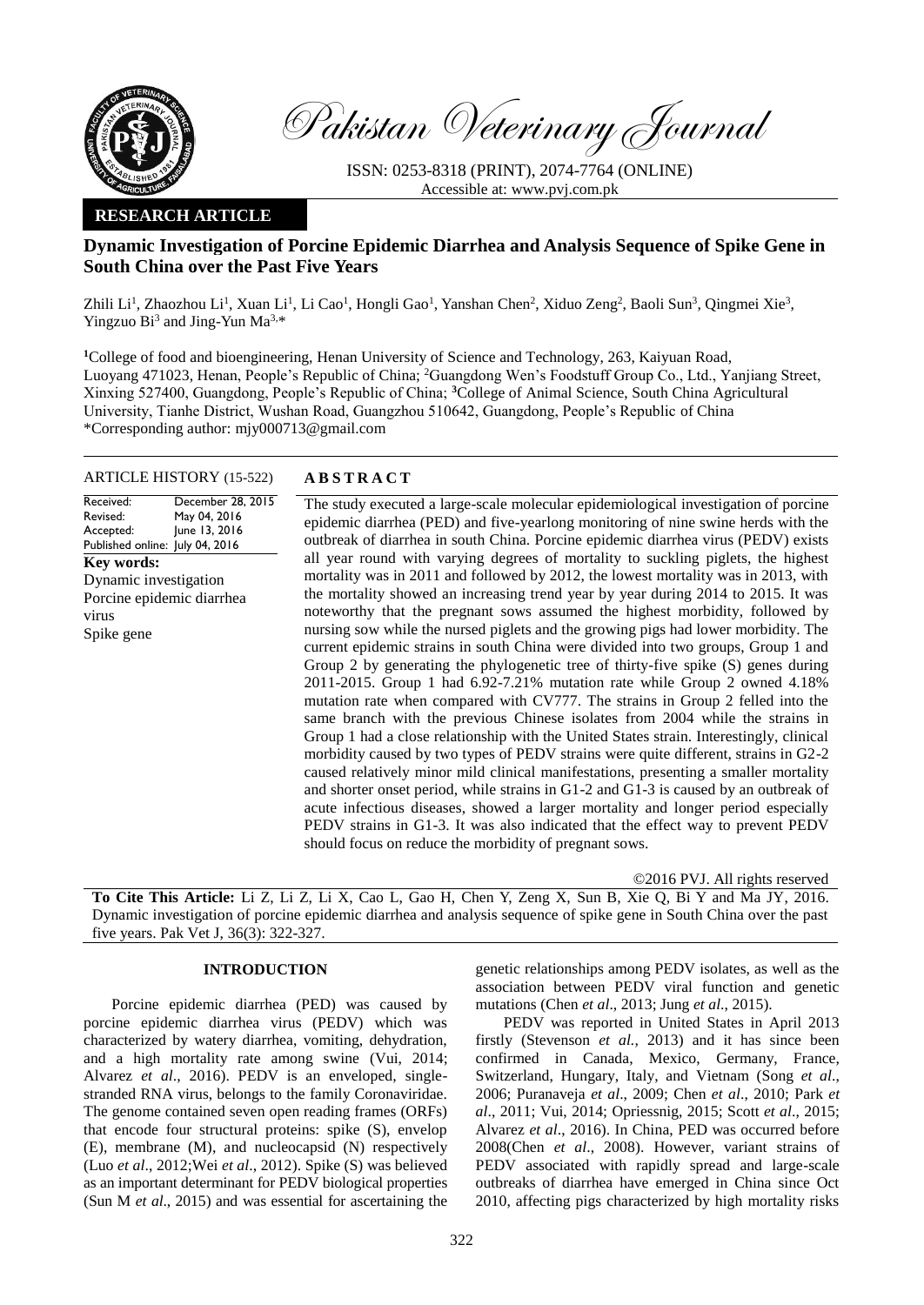among sucking piglets within 7 days and resulting in the death of >1,000,000 piglets (Sun *et al*., 2012), resulting a serious and continuous concern for the swine industry and significant economic losses in China. Most of the affected swine farms lost all of their newborn piglets which was distinguished from the previous ones which had been reported (Puranaveja *et al*., 2009). However, it was found relatively uncommon among weaners and growers, few of them showed any clinical signs during the outbreaks, this was the similar popular features with those in Korea and Thailand(Puranaveja *et al*., 2009; Song *et al*., 2013). Many reports had described the epidemiologic feature of porcine epidemic diarrhea in China. Sun RQ reported that the PEDV positive rate was 82.0% (105/128) in fecal and intestinal samples (Sun *et al*., 2012). The findings suggested that porcine epidemic diarrhea was very serious in China during Oct 2010 to 2012(Chen *et al*., 2012; Li *et al*., 2012; Li *et al*., 2012; Pan *et al*., 2012; Yang *et al*., 2013) . However, the performance of PED became less severity with reduced morbidity and mortality in the clinical since May 2013. Most pig farms did not appear with acute outbreaks of PED no longer, clinical signs became less and less. The reason why there was a huge conversion with the clinical of PED is not clear.

Even though popular features of PEDV had been investigated in China, there is a lack of knowledge about the dynamics of disease spread. In the study, a large scale dynamic investigation and five yearlong monitoring of 9 swine herds with the outbreak of diarrhea located in geographically separate regions in south China were conducted. The morbidity and mortality on affected farms were mainly determined. In addition, the full-length S gene of thirty-five PEDV field strains were determined to obtain the relationships and genetic diversity of PEDVs in south China over the past five years.

#### **MATERIALS AND METHODS**

Sampling: Porcine intestinal and fecal samples were collected between January 2011 and Jul 2015 from 18 swine farms in five provinces (Guangdong province, Guangxi province, Fujian province, Sichuan province, Jiangsu province) in south China with the piglets younger than 7 day old that showed watery diarrhea and dehydration. Each farm had more than 3000 breeding sows, in which management practices and hygienic conditions are generally satisfactory, most of the farms adopt an all-in-all-out system. The mortality of nine PEDV infection farms from January 2011 to Jul 2015 in south China were collected, which included suckling piglets, pregnant sows, nursing sows, nursed piglets and the growing pigs (Table 1).

**Diagnosis of porcine epidemic diarrhea virus:** The morbidity and mortality of the nine selected farms was accurate recorded by Office Software 2010. The disease was diagnosed by clinical symptoms first, and then the intestinal and fecal samples were sent to laboratory to confirm the presence of virus using duplex RT-PCR assay.

**Determination of S genes:** RNA was extracted from the supernatant using TRIzol Reagent (Invitrogen Corp, Carlsbad, CA, USA) following the manufacturer's instructions. The primers were shown in Table 2. The S gene of PEDVpositive strains were analyzed and submitted to GenBank.

**Table 1:** The information of pig farms infected by PEDV, China, 2011-2015

| Herd<br>name                              | Geographic origin       | Herd<br>size | Use<br>commercial<br>vaccines<br>(ITGEV H1 +<br>$\Gamma$ CV777]) | Management mode       |  |  |  |  |
|-------------------------------------------|-------------------------|--------------|------------------------------------------------------------------|-----------------------|--|--|--|--|
|                                           | No.1 Guangdong province | 5000         | Yes                                                              | all-in-all-out system |  |  |  |  |
|                                           | No.2 Guangdong province | 4000         | Yes                                                              | all-in-all-out system |  |  |  |  |
|                                           | No.3 Sichuan province   | 5000         | Yes                                                              | all-in-all-out system |  |  |  |  |
|                                           | No.4 Guangxi province   | 5000         | Yes                                                              | all-in-all-out system |  |  |  |  |
| No.5                                      | liangsu province        | 4000         | Yes                                                              | all-in-all-out system |  |  |  |  |
| No.6                                      | Guangdong province      | 5000         | Yes                                                              | all-in-all-out system |  |  |  |  |
| No.7                                      | Guangxi province        | 5000         | Yes                                                              | all-in-all-out system |  |  |  |  |
| No.8                                      | Fujian province         | 5000         | Yes                                                              | all-in-all-out system |  |  |  |  |
| No.9                                      | Guangdong province      | 4000         | Yes                                                              | all-in-all-out system |  |  |  |  |
| Table 2: The primers used in our research |                         |              |                                                                  |                       |  |  |  |  |

|                 | <b>Primers Sequence</b>                          | Size and aim fregent |  |  |
|-----------------|--------------------------------------------------|----------------------|--|--|
| -SEL            | 5'-CATTTGTGGCTTTTCTAATC-3' S gene (4152-4161 bp) |                      |  |  |
| <b>SRI</b>      | 5'-AGCACCACTAGTGACATTCTT-3'                      |                      |  |  |
| SF <sub>2</sub> | 5'-GATTCTGGACAGTTGTTAGC-3'                       |                      |  |  |
| SR <sub>2</sub> | 5'-CTTCGAGACATCTTTGACAAC-3'                      |                      |  |  |

**Sequence analysis and phylogenetic analysis of S genes:** Nucleotide sequences were analyzed using the CLUSTALX v1.83, Bioedit v7.0.5.2 programs, MegAlign software (MEGA, version5.0) and DNAstar for alignment and sequence analysis. Phylogenetic tree was constructed using molecular evolutionary genetics analysis (MEGA, version5.0) with the neighbor-joining (NJ) method. Bootstrap values were estimated for 1,000 replicates. The reference strains used for phylogenetic analysis with PEDV strains were described in Table 3.

### **RESULTS**

**Statistics of the mortality and morbidity in infected pig**  farms: The recorded date in Office Software 2010 showed that there was 50-100% mortality rate in suckling piglets in 2011 and 0-30% mortality rate during 2012 to 2015. PEDV exists all year round with varying degrees of mortality to suckling piglets, the highest mortality was in 2011 and followed by 2012, the lowest mortality was in 2013, with the mortality showed an increasing trend year by year during 2014 to2015. The curve range of morbidity in 2011 was consistent with the range 2012, 2013 and 2014. (Fig. 1). The performance of the nine farms among suckling piglets in 2011 was listed separately due to the high mortality. It was shown that PEDV outbreak among the whole year with the highest mortality in February that arised in No.7 farm and No.1farm respectively. The mortality of the PEDV maintained in a high level until the August 2011 (Fig. 2).

In contrary, the outbreak of the PED brought mild impact on the nursing sows, nursed piglets and the growing pigs with morbidity ranged from 20-80%. The clinical signs of PEDV infected gilts and sows including anorexia, depression, agalactia, transient distaste, and watery diarrhea. The morbidity of pregnant sows, nursing sows, nursed piglets and the growing pigs were shown in Fig. 3. The pregnant sows assumed the highest morbidity, followed by nursing sow while the nursed piglets and the growing pigs had lower morbidity. It was noteworthy that the diarrhea epidemic caused the most significant impact on the pregnant sows with nearly one thousand sick pigs at No.7 farm in Aril 2012. It is interesting that morbidity of the pregnant sows was very low in February while the mortality of the piglets was very high in February.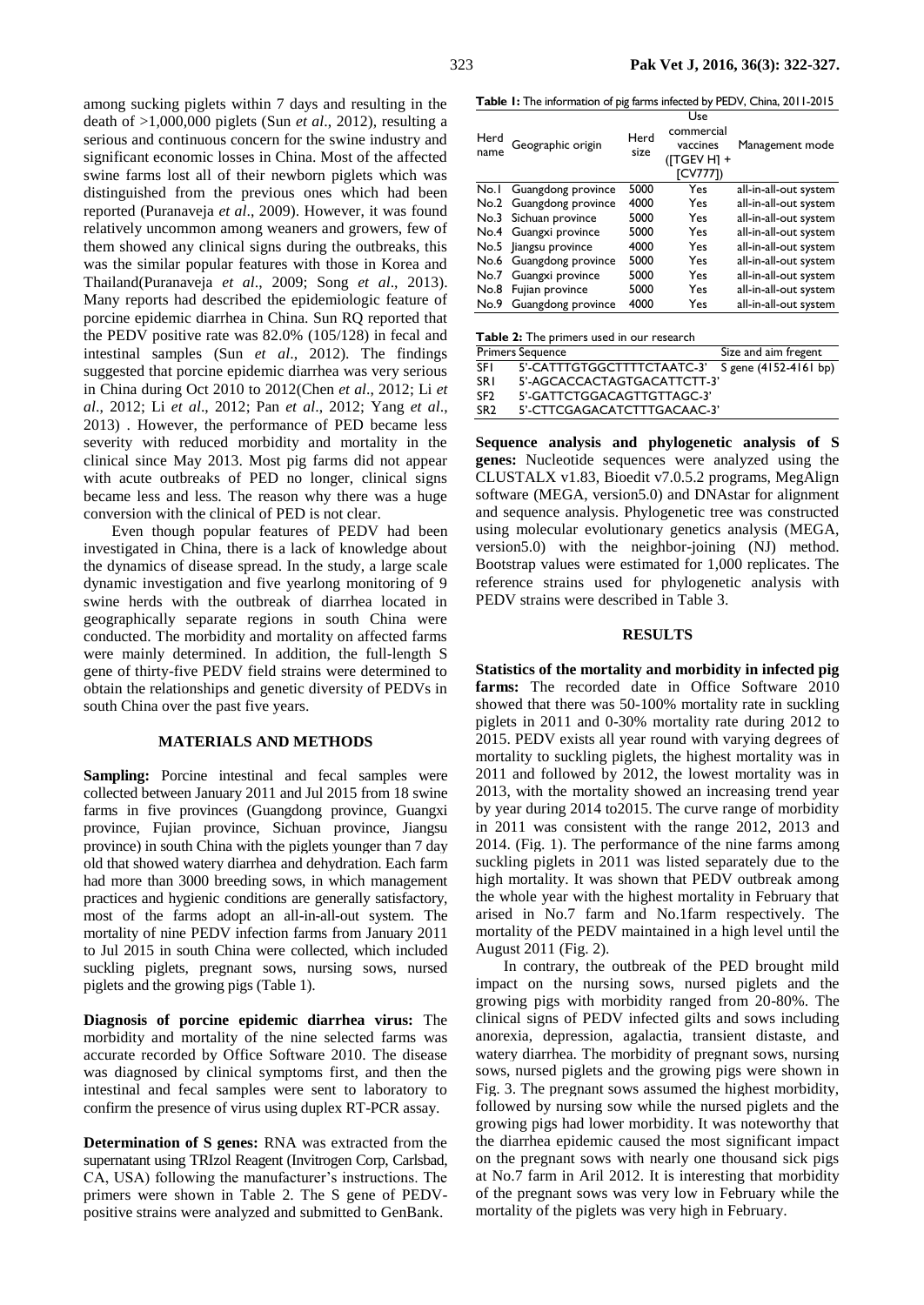| <b>Table 3:</b> Details of the strains and the reference strains used in this study |  |
|-------------------------------------------------------------------------------------|--|
|-------------------------------------------------------------------------------------|--|

| Reference strains    | <b>. abic 3.</b> Details of the strains and the reicremed strains ascumi this study<br>Geographic origin | Accession no. | <b>Recently Chinese</b>              | Geographic origin | Accession no.   |
|----------------------|----------------------------------------------------------------------------------------------------------|---------------|--------------------------------------|-------------------|-----------------|
| AH2012               | China, 2012                                                                                              | KC210145      | PEDV field strains<br>CH-HKC-08-2011 | China, 2011       | IX242462        |
| BI-2011-03           | China, 2006                                                                                              | DQ985739      | CH-HYC-08-2011                       | China, 2011       | IX242454        |
| <b>Brl-87</b>        |                                                                                                          |               |                                      |                   |                 |
|                      | France, 1993                                                                                             | Z254483       | CH-HYC-11-2011                       | China, 2011       | IX242456        |
| CH-FIND-3-2011       | China, 2011                                                                                              | JN381492      | CH-HYC-10-2011                       | China, 2011       | <b>X242455</b>  |
| CNU-091222-01        | Korean, 2011                                                                                             | IN184634      | CH-LC-10-2011                        | China, 2011       | IX242458        |
| <b>CV777</b>         | England, 2001                                                                                            | IN599150.1    | CH-HYC-12-2011                       | China, 2011       | IX242457        |
| DR13                 | Korean, 2006                                                                                             | DQ862099      | CH-ZWC-12-2011                       | China, 2011       | <b>IX242461</b> |
| GDEP-2013            | China, 2013                                                                                              | KF601200.1    | CH-YHC-12-2011                       | China, 2011       | JX242460        |
| GXHZ-2013            | China, 2013                                                                                              | KF601199.1    | CH-SONGB-12-2011                     | China, 2011       | IX242459        |
| GXLZ-2013            | China, 2013                                                                                              | KF601195.1    | CH-SHT-12-2011                       | China, 2011       | IX242464        |
| <b>GXNN-2013</b>     | China, 2013                                                                                              | KF601201.1    | CH-LC-12-2011                        | China, 2011       | IX242463        |
| <b>HNCZ-2013</b>     | China, 2013                                                                                              | KF601197.1    | CH-GGC-11-2012                       | China, 2012       | KC787538        |
| IAI                  | USA, 2013                                                                                                | KF468754      | CH-LNC-01-2012                       | China, 2012       | <b>KC787541</b> |
| IS-2004-2            | China, 2004                                                                                              | AY653204      | CH-STC-12-2012                       | China, 2012       | KC787543        |
| $ X $ A-2013         | China, 2013                                                                                              | KF601198      | CH-YGC-12-2012                       | China, 2012       | KC787544        |
| $L$ $B$ -03          | China, 2003                                                                                              | DQ985739.1    | CH-YXC-01-2013                       | China, 2013       | KC787545        |
| <b>LZC</b>           | China, 2006                                                                                              | EF185992      | CH-CCC-01-2013                       | China, 2013       | KC787536        |
| MEX-104-2013         | USA, 2013                                                                                                | KI645708      | CH-DLC-01-2013                       | China, 2013       | KC787537        |
| <b>OH851</b>         | USA.2013                                                                                                 | KI399978      | CH-GMB-02-2013                       | China, 2013       | KC787539        |
| PC <sub>2</sub> IA   | USA, 2014                                                                                                | KM392225.1    | CH-HGC-01-2013                       | China, 2013       | KC787540        |
| <b>SM98</b>          | Korean, 2010                                                                                             | GU937797      | CH-SBC-03-2013                       | China, 2013       | KC787542        |
| TW-Chiayi-24         | Taiwan, 2015                                                                                             | KP276244      | CH-CCC-2013                          | China, 2013       | KT388421        |
| TW-Chiayi-32         | Taiwan, 2015                                                                                             | KP276246.1    | <b>CH-GLC-2013</b>                   | China, 2013       | KT388420        |
| TW-Pingtung-63       | Taiwan, 2015                                                                                             | KP276250      | CH-HSY-2013                          | China, 2013       | KT388419        |
| TW-Yunlin-71         | Taiwan, 2015                                                                                             | KP276249      | CH-LXC-2014                          | China, 2014       | KT388418        |
| TW-Yunlin-91         | Taiwan, 2015                                                                                             | KP276248.1    | CH-SBC-2013                          | China, 2013       | KT388417        |
| USA-Colorado30-2013  | USA, 2013                                                                                                | KJ645638      | <b>CH-STC-2014</b>                   | China, 2014       | KT388416        |
| USA-lowa-18984-2013  | USA, 2013                                                                                                | KI645694      | <b>CH-STNC-2014</b>                  | China, 2014       | KT388409        |
| USA-Minnesota84-2013 | USA, 2013                                                                                                | KI645707.1    | CH-TPC-2014                          | China, 2014       | KT388415        |
| USA-Texas   28-2013  | USA, 2013                                                                                                | KI645697      | CH-XDC2-2015                         | China, 2015       | KT388414        |
|                      |                                                                                                          |               | CH-XDC-2015                          | China, 2015       | KT388413        |
|                      |                                                                                                          |               | <b>CH-XNC-2014</b>                   | China, 2014       | KT388412        |
|                      |                                                                                                          |               | <b>CH-XWC-2014</b>                   | China, 2014       | KT388411        |
|                      |                                                                                                          |               | CH-YYC-2015                          | China, 2015       | KT388410        |
|                      |                                                                                                          |               | <b>CH-CWC-2013</b>                   | China, 2013       | KT948011        |

**Genetic analysis of the S genes:** Nucleotide and deduced amino acid sequences of the S genes of PEDVs isolated in south China were determined and submitted to Genbank (Table 3). Sequencing result displayed that the S gene consisted of 4152-4161 nucleotides, encoded a 1384-1387 amino acid (aa)-long peptide. Four strains (CH-SHT-12- 2011, CH-STC-12-2012, CH-HKC-08-2011 and CH-GMB-02-2013) have unique characteristics, different from other south Chinese strains and the reference strains. They have 1-aa (N) insertions at position 163 and 58 amino acids different when compared with CV777 and the mutation rate was 4.18%. All S genes (Except four strains above) of south Chinese strains had 4-aa (QGVN) and 1 aa (N) insertions between positions 59-62 and 140 when compared with CV777 (The result was showed in Table 3). All S genes (Except four strains above) of south China strains had 96 amino acids different when compared with CV777 and the mutation rate was 6.92%, the variations of amino acids were identical to the United States strains (PC21A, IA1, MEX-104-2013 and USA-Colorado30- 2013) and Taiwan strains (TW-Chiayi-32). In addition, the variations of amino acids in south Chinese strains were similar to Korean strains isolated in 2011 (CNU-091222-01 and CNU-091222-02).

**Phylogenetic analysis of the S gene:** Thirty-five S genes which were determined during 2011 to 2015 and thirty reference strains were selected to construct the phylogenetic tree on the basis of nucleotide and deduced amino acid sequences (Fig. 5). The result showed that all PEDV strains could be divided into two groups, Group1

and Group 2. Group1 have four subgroups, G1-1, G1-2, G1-3 and G1-4. Subgroup G1-1 comprises seven United States strains, five Taiwan strains and two south China strains; G1-4 comprises one Korean strain and one Chinese strain. Twenty-five south China strains isolated during 2011 to 2015, eight Chinese strains (isolated in 2012-2013) and one United States strain formed subgroup G1-2 and G1-3. It is remarkably that the subgroup G1-2 comprises most of the strains isolated in 2012-2015 while the subgroup G1-3 comprises most of the strains isolated in 2011. Group2 have two subgroups, G2-1 and G2-2. Subgroup G2-1 contains PEDV isolates that included three previous strains and vaccine strain; Subgroup G2-2 comprises nine Chinese strains, one of them isolated in 2004 (JS-2004-2) and eight else isolated 2011-2015 in our study. It was also found that among thirty-five south China strains, twenty-five of them have a close relationship with the United States strain (OH851-5), two of them have a close relationship with the United States strains and Taiwan strains while eight else were felled into the same branch with the previous Chinese isolates from 2004.

**Sequence homology analysis of the S gene:** Sequence homology results showed that the south China strains shared 93.0-100% nucleotide sequence identity with each other and 92.4-99.0% with the thirty reference strains reported in GenBank respectively. PEDVs in Group1 have 97.5-100% nucleotide sequence identity with each other, and they have 93.7-95.9% sequence identity with the strains in Group 2. More precisely, eight south China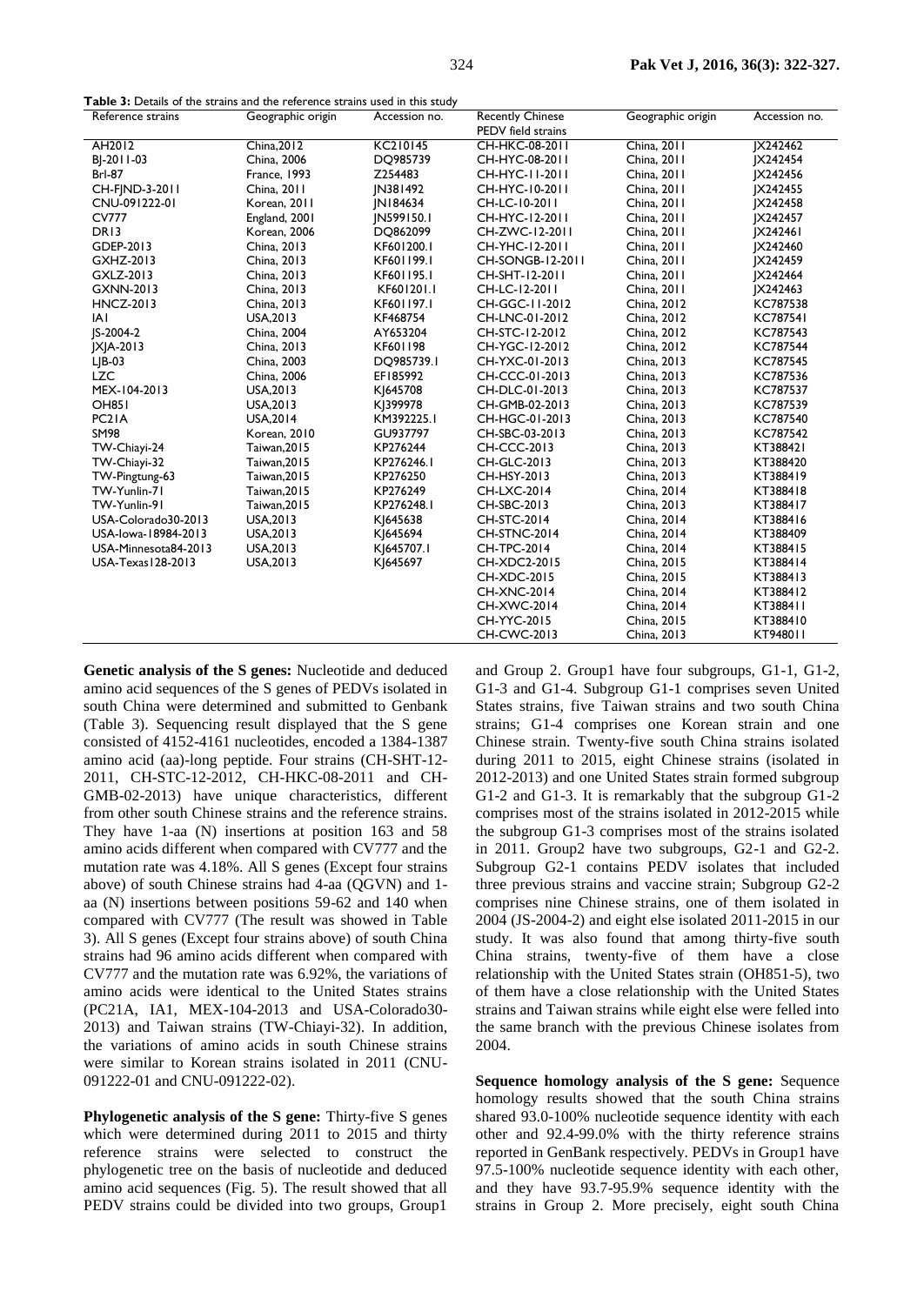strains in subgroup G1-2 and G1-3. The subgroups G1-2 and G1-2 have 97.9% -98.7% homologies with each other. According to the south China strains property analysis, eight strains in G2-2 had lower identity to other south China strains in subgroup G1-2 and G1-3, whereas the strains had higher sequence identity with early reference strain isolated in 2004 (JS-2004-2). These results indicated that there were at least two types of PEDV strains existing in south China. Interestingly, clinical morbidity caused by two types of PEDV strains were quite different, strains in G2-2 caused relatively minor mild clinical manifestations, presenting a smaller mortality and shorter onset period , while strains in G1-2 and G1-3 is caused by an outbreak of acute infectious diseases, showed a larger mortality and longer period especially PEDV strains in G1-3.

#### **DISCUSSION**

Since its emergence in late 2010, PEDV has continued to cause huge damage related to the economic and management in the swine industry in China (Sun *et al*., 2012; Wang *et al*., 2013; [Sun](http://www.ncbi.nlm.nih.gov/pubmed/?term=Sun%20M%5BAuthor%5D&cauthor=true&cauthor_uid=25694517) *et al*., 2015). Although several control methods including vaccination and strict biosecurity have been implemented, several herds continue to experience repeated outbreaks (Lee *[et al](http://www.ncbi.nlm.nih.gov/pubmed/?term=Lee%20C%5BAuthor%5D&cauthor=true&cauthor_uid=26689811)*., 2015; [Opriessnig, 2](http://www.ncbi.nlm.nih.gov/pubmed/?term=Opriessnig%20T%5BAuthor%5D&cauthor=true&cauthor_uid=25913224)015). The disease has developed to an endemic stage that has led to the necessity for further investigation into the genetic diversity of PEDV which may facilitate the development of a more successful control program and vaccines.

From five yearlong monitoring, it showed that the number of piglets died were enormous and the economic losses were significant while the impact of the health of other pig groups were not as severe as the impact on piglets to some degrees and the economic losses were less profound on other pig groups during this epidemic of PEDV.The result was consistent with national reports in 2011-2013 (Pan *et al*., 2012; Sun *et al*., 2012; Yang *et al*., 2013).

It was noteworthy that the pregnant sows assumed the highest morbidity (for example, the diarrhea epidemic caused the most significant impact on the pregnant sows with nearly one thousand sick pigs at No.7 farm in Aril 2012), followed by nursing sow while the nursed piglets and the growing pigs had lower morbidity. It was indicated that the effect way to prevent PEDV should focus on reduce the morbidity of pregnant sows. Jung (Jung *et al*., 2015) also indicated that prevention and control measures to reduce the impact of PEDV during epidemics should focus on pregnant sows mainly to decrease the mortality in suckling pigs. The active immunization in growing pigs was crucial to prevention the endemic infection of PEDV.

By generating the phylogenetic tree, some characters of prevalent PEDV strains in this diarrhea epidemic were found. The current epidemic strains are divided into two groups, Group 1 and Group 2. The two types of the PEDVs had unique genetic features from the genetic analysis of the S genes. Group 2 had 4.18% mutation rate while Group 1 owned 6.92%-7.21% mutation rate when

compared with CV777. Group 2 felled into the same branch with the previous Chinese strains while Group 1 had a close relationship with the United States strain. Between the two types of the PEDV strains identified in China 2012-2015, Group 1 has a closely relationship to US strains reported in 2013, whereas the precise propagation path related to the introduction of PEDV into America remains undetermined (Jung *et al.*, 2015; Scott *et al*., 2015; [Sun](http://www.ncbi.nlm.nih.gov/pubmed/?term=Sun%20M%5BAuthor%5D&cauthor=true&cauthor_uid=25694517) *et al*., 2015). Interestingly, clinical morbidity caused by two types of PEDV strains were quite different, strains in G2-2 (the farm number was No.6, No.4 and No.9)caused relatively minor mild clinical manifestations, presenting a smaller mortality and shorter onset period, while strains in G1-2 and G1-3 is caused by an outbreak of acute infectious diseases, showed a larger mortality and longer period especially PEDV strains in G1-3.Could we conclude, Group 1 and Group 2 (the farm number was No.1, No.3, No.7, *et al*.) on behalf of the highly pathogenic strains and the low pathogenic strains during the PEDV epidemic during 2011- 2015 in south China respectively?



**Fig 1:** The mortality of piglets in nine farms during 2011 to 2015



**Fig 2:** The mortality of piglets in nine farms in 2011



Fig. 3: The morbidity of pregnant sows, nursing sows, nursed piglets and the growing pigs in 2011.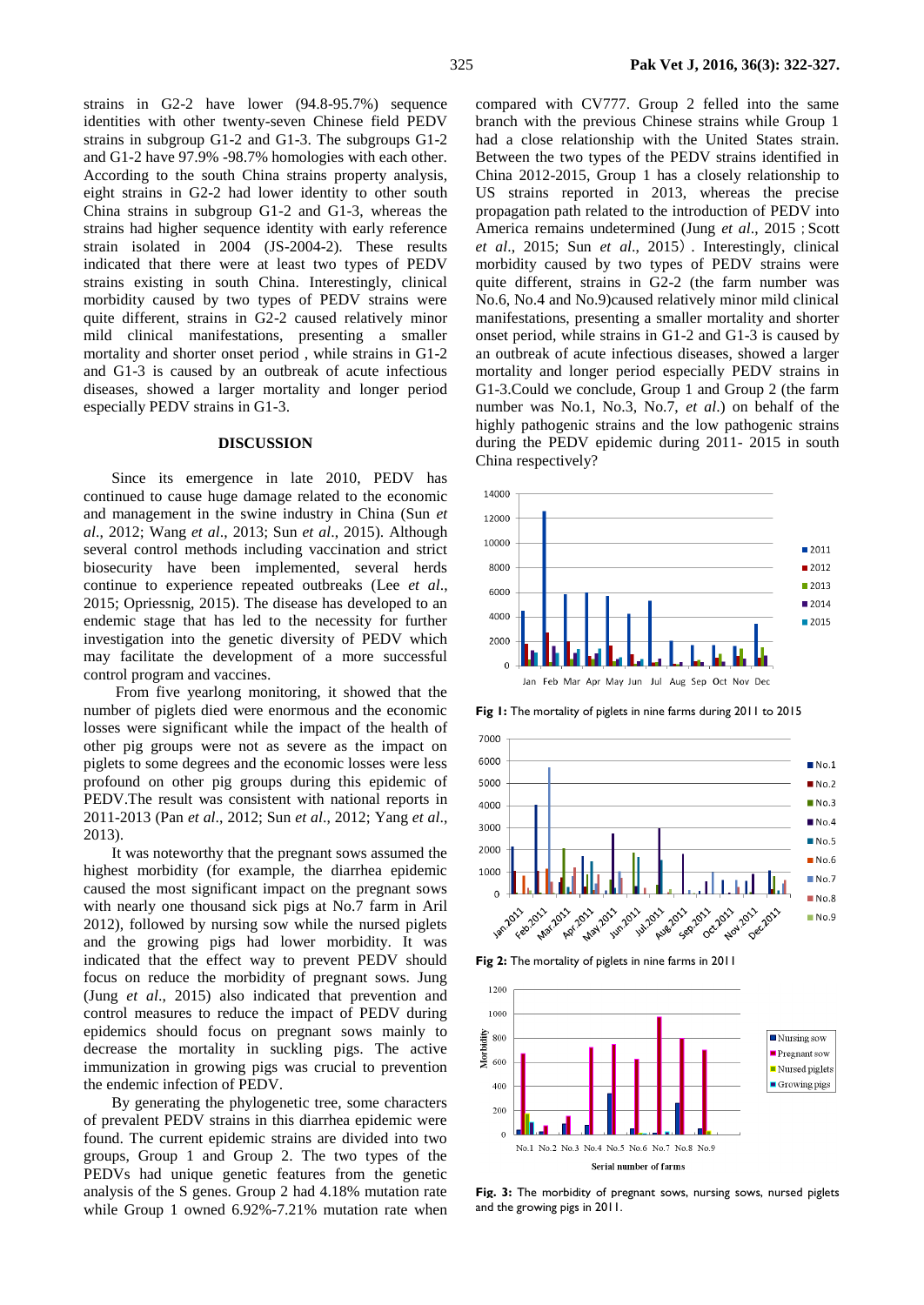

**Fig. 4:** Phylogenetic analysis by neighbor-joining method based on nucleotide sequences of full-length S genes of 35 field isolates of porcine epidemic diarrhea virus (PEDV) in south China and other PEDV reference strains. The 35 field isolates in this study are marked by solid triangle symbols.

It is notably that most of the strains isolated in 2012- 2015 distributed in the subgroup G1-2 while most of the strains isolated in 2011 distributed in subgroup G1-3. This was consistent with the reports in United States (Jung *et al*., 2014; [Sun](http://www.ncbi.nlm.nih.gov/pubmed/?term=Sun%20M%5BAuthor%5D&cauthor=true&cauthor_uid=25694517) *et al*., 2015).The two subgroups G1-2 and

G1-3 have 97.9% -98.7% homologies with each other. It is showed that the PEDV strains had some minor variations from 2011 to 2015. Chen JF confirmed that PEDV had a high detection rate which indicated the S genes were heterogeneous in China (Chen *et al*., 2013).